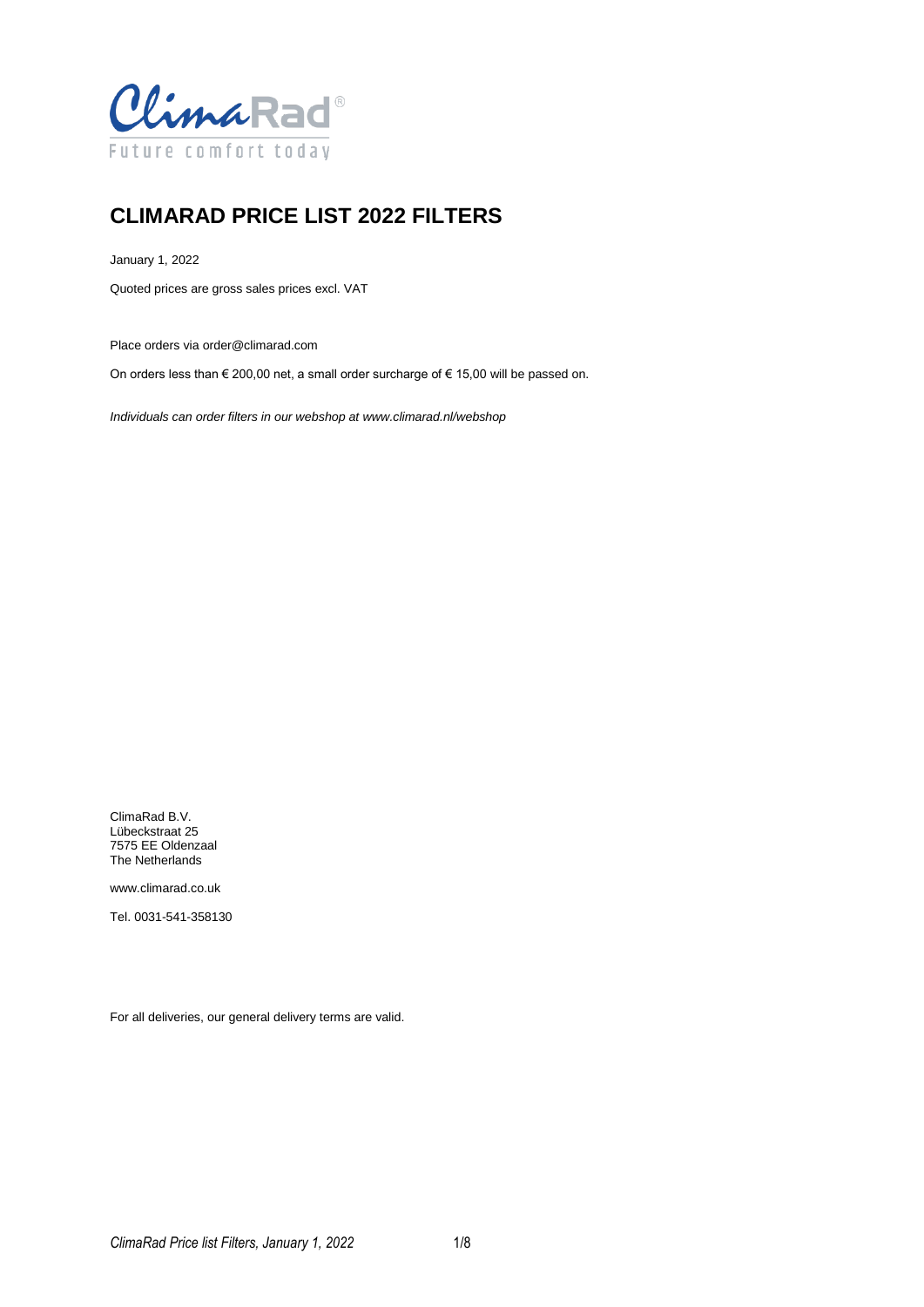|           |                   | Filters ClimaRad 1.0/1.1 horizontal                  |                                  |
|-----------|-------------------|------------------------------------------------------|----------------------------------|
|           |                   | die                                                  |                                  |
|           |                   | ClimaRad 1.0/1.1 horizontal<br>ClimaRad 1.0/1.1 open |                                  |
|           | Article<br>number | Description                                          | Price in $\epsilon$<br>Excl. VAT |
| ClimaRad  |                   | <b>AIR INLET FILTERS</b>                             |                                  |
|           | 3594701           | 1x air inlet filter 1.0/1.1 - horizontal/vertical    | 23,00                            |
|           | 3594710           | 10x air inlet filter 1.0/1.1 - horizontal/vertical   | 189,00                           |
| Climatead |                   | <b>EXHAUST AIRFILTERS</b>                            |                                  |
|           | 3594801           | 1x exhaust airfilter 1.0/1.1 - horizontal/vertical   | 12,00                            |
|           | 3594810           | 10x exhaust airfilter 1.0/1.1 - horizontal/vertical  | 97,00                            |
|           |                   |                                                      |                                  |

|         | <b>Filters ClimaRad 2.0</b> |                                                                           |                                  |
|---------|-----------------------------|---------------------------------------------------------------------------|----------------------------------|
|         |                             | ClimaRad 2.0 with tilting radiator<br>ClimaRad 2.0 with electric radiator |                                  |
|         | Article<br>number           | Description                                                               | Price in $\epsilon$<br>Excl. VAT |
| UimaRad |                             | <b>AIR INLET FILTERS</b>                                                  |                                  |
|         | 3594301                     | 1x air inlet filter 2.0 - horizontal/vertical                             | 24,00                            |
|         | 3594310                     | 10x air inlet filter 2.0 - horizontal/vertiaal                            | 195,00                           |
|         |                             | <b>EXHAUST AIRFILTERS</b>                                                 |                                  |
|         | 3594601                     | 1x exhaust airfilter 2.0 - horizontal/vertical                            | 12,00                            |
|         | 3594610                     | 10x exhaust airfilter 2.0 - horizontal/vertical                           | 103,00                           |
|         |                             |                                                                           |                                  |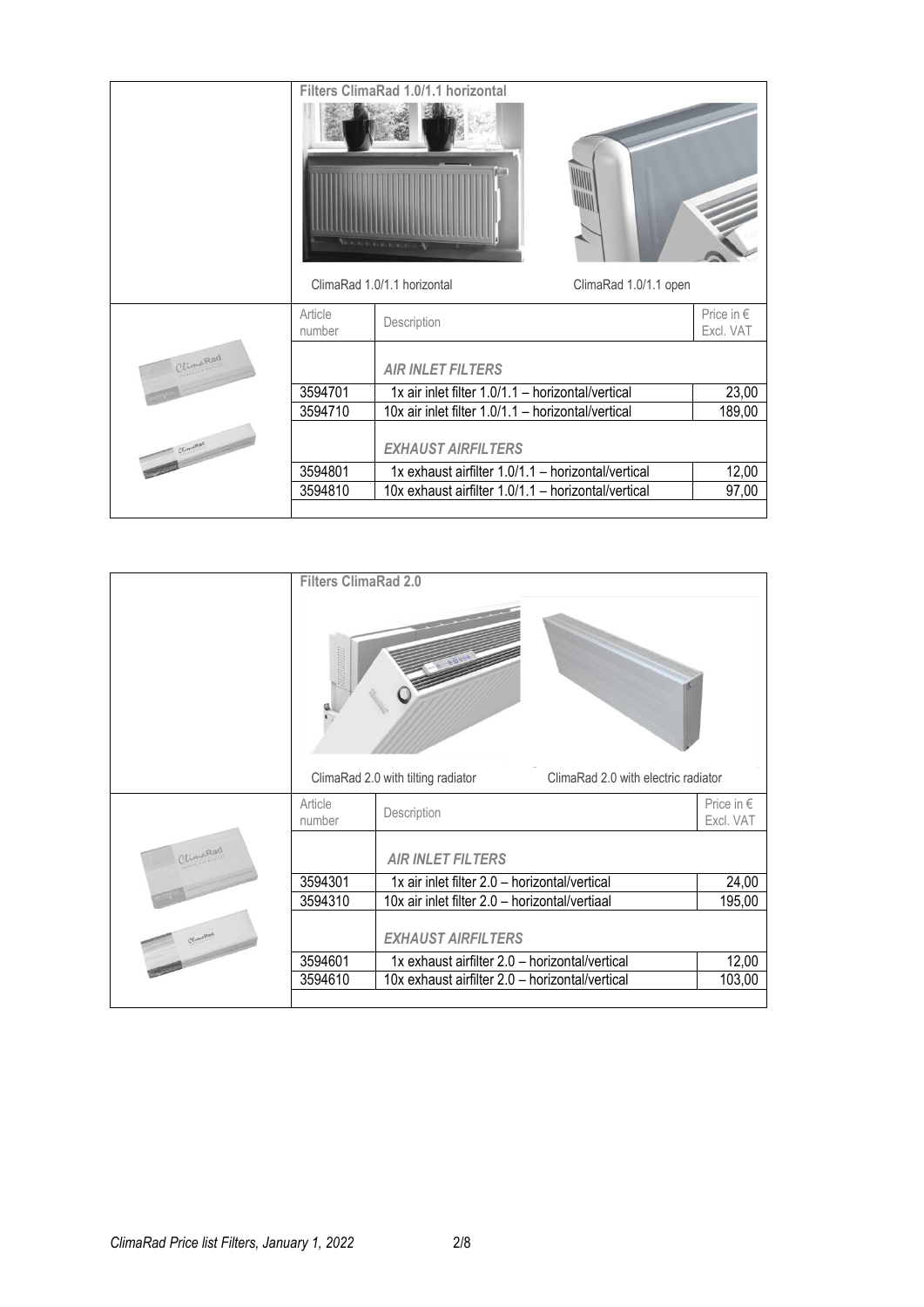|                                                                                                                                                                                                                                                                                                                                                                                                                                                           |                        | Filters ClimaRad Verti 1.0/1.1 (wxh: 657x2100 mm)  |                                  |
|-----------------------------------------------------------------------------------------------------------------------------------------------------------------------------------------------------------------------------------------------------------------------------------------------------------------------------------------------------------------------------------------------------------------------------------------------------------|------------------------|----------------------------------------------------|----------------------------------|
|                                                                                                                                                                                                                                                                                                                                                                                                                                                           |                        |                                                    |                                  |
|                                                                                                                                                                                                                                                                                                                                                                                                                                                           | ClimaRad Verti 1.0/1.1 | ClimaRad Verti 1.0/1.1                             |                                  |
|                                                                                                                                                                                                                                                                                                                                                                                                                                                           | Article<br>number      | Description                                        | Price in $\epsilon$<br>Excl. VAT |
| ClimaRad                                                                                                                                                                                                                                                                                                                                                                                                                                                  |                        | <b>AIR INLET FILTERS</b>                           |                                  |
|                                                                                                                                                                                                                                                                                                                                                                                                                                                           | 3594701                | 1x air inlet filter 1.0/1.1 - horizontal/vertical  | 23,00                            |
|                                                                                                                                                                                                                                                                                                                                                                                                                                                           | 3594710                | 10x air inlet filter 1.0/1.1 - horizontal/vertical | 189,00                           |
|                                                                                                                                                                                                                                                                                                                                                                                                                                                           |                        | <b>EXHAUST AIRFILTERS</b>                          |                                  |
| $\frac{1}{\left  \frac{1}{\left  \frac{1}{\left( \frac{1}{\left  \frac{1}{\left( \frac{1}{\left  \frac{1}{\left  \frac{1}{\left( \frac{1}{\left  \frac{1}{\left  \frac{1}{\left  \frac{1}{\left  \frac{1}{\left  \frac{1}{\left  \frac{1}{\left  \frac{1}{\left  \frac{1}{\left  \frac{1}{\left  \frac{1}{\left  \frac{1}{\left  \frac{1}{\left  \frac{1}{\left  \frac{1}{\left  \frac{1}{\left  \frac{1}{\left  \frac{1}{\left  \frac{1}{\left  \frac{1$ | 3594901                | 1x exhaust airfilter 1.0/1.1 - vertical            | 9,00                             |
|                                                                                                                                                                                                                                                                                                                                                                                                                                                           | 3594910                | 10x exhaust airfilter 1.0/1.1 - vertical           | 66,00                            |
|                                                                                                                                                                                                                                                                                                                                                                                                                                                           |                        |                                                    |                                  |

|           | Filters ClimaRad Sensa Horizontal 1.0/1.1. Model: until 2015<br>(wxh: 1172x554 mm)<br>ClimaRad Sensa Horizontal 1.0/1.1<br>ClimaRad Sensa Horizontal 1.0/1.1 |                                                     |                             |  |
|-----------|--------------------------------------------------------------------------------------------------------------------------------------------------------------|-----------------------------------------------------|-----------------------------|--|
|           | Article<br>number                                                                                                                                            | Description                                         | Price in $\in$<br>Excl. VAT |  |
| ClimaRad  |                                                                                                                                                              | <b>AIR INLET FILTERS</b>                            |                             |  |
|           | 3594701                                                                                                                                                      | 1x air inlet filter 1.0/1.1 - horizontal/vertical   | 23,00                       |  |
|           | 3594710                                                                                                                                                      | 10x air inlet filter 1.0/1.1 - horizontal/vertical  | 189,00                      |  |
| Climation |                                                                                                                                                              | <b>EXHAUST AIRFILTERS</b>                           |                             |  |
|           | 3594801                                                                                                                                                      | 1x exhaust airfilter 1.0/1.1 - horizontal/vertical  | 12,00                       |  |
|           | 3594810                                                                                                                                                      | 10x exhaust airfilter 1.0/1.1 - horizontal/vertical | 97,00                       |  |
|           |                                                                                                                                                              |                                                     |                             |  |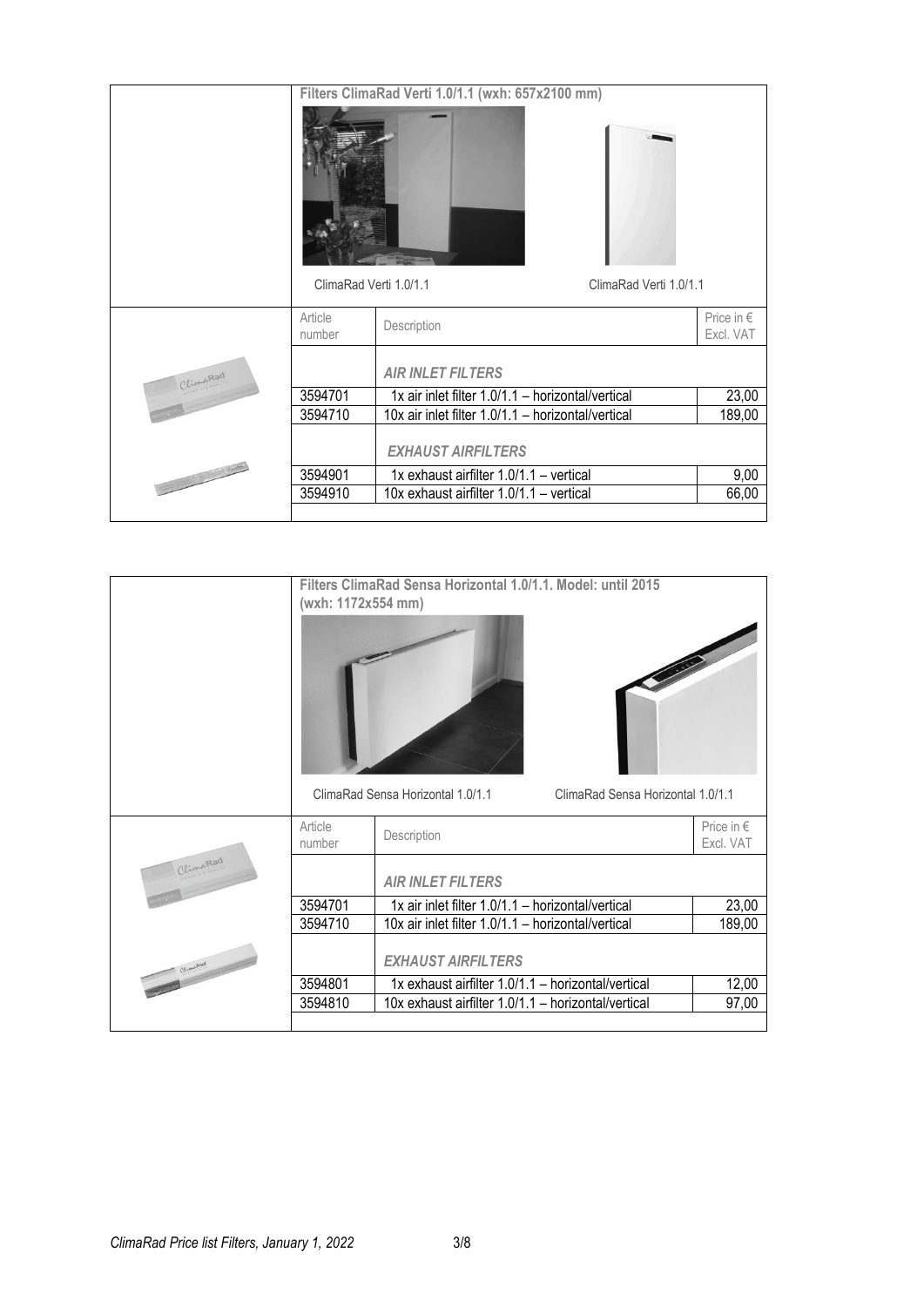|                                                                                                                                                                                                                                                                                                                                                                                                                                   |                    | Filters ClimaRad Sensa Vertical 1.0/1.1. Model: until 2015         |                         |
|-----------------------------------------------------------------------------------------------------------------------------------------------------------------------------------------------------------------------------------------------------------------------------------------------------------------------------------------------------------------------------------------------------------------------------------|--------------------|--------------------------------------------------------------------|-------------------------|
|                                                                                                                                                                                                                                                                                                                                                                                                                                   | (wxh: 581x1176 mm) |                                                                    |                         |
|                                                                                                                                                                                                                                                                                                                                                                                                                                   |                    |                                                                    |                         |
|                                                                                                                                                                                                                                                                                                                                                                                                                                   |                    | ClimaRad Sensa Vertical 1.0/1.1<br>ClimaRad Sensa Vertical 1.0/1.1 |                         |
|                                                                                                                                                                                                                                                                                                                                                                                                                                   | Article<br>number  | Description                                                        | Price in €<br>Excl. VAT |
|                                                                                                                                                                                                                                                                                                                                                                                                                                   |                    | <b>AIR INLET FILTERS</b>                                           |                         |
| ClimaRad                                                                                                                                                                                                                                                                                                                                                                                                                          | 3594701            | 1x air inlet filter 1.0/1.1 - horizontal/vertical                  | 23,00                   |
|                                                                                                                                                                                                                                                                                                                                                                                                                                   | 3594710            | 10x air inlet filter 1.0/1.1 - horizontal/vertical                 | 189,00                  |
|                                                                                                                                                                                                                                                                                                                                                                                                                                   |                    | <b>EXHAUST AIRFILTERS</b>                                          |                         |
| $\frac{1}{\sqrt{1-\frac{1}{\sqrt{1-\frac{1}{\sqrt{1-\frac{1}{\sqrt{1-\frac{1}{\sqrt{1-\frac{1}{\sqrt{1-\frac{1}{\sqrt{1-\frac{1}{\sqrt{1-\frac{1}{\sqrt{1-\frac{1}{\sqrt{1-\frac{1}{\sqrt{1-\frac{1}{\sqrt{1-\frac{1}{\sqrt{1-\frac{1}{\sqrt{1-\frac{1}{\sqrt{1-\frac{1}{\sqrt{1-\frac{1}{\sqrt{1-\frac{1}{\sqrt{1-\frac{1}{\sqrt{1+\frac{1}{\sqrt{1+\frac{1}{\sqrt{1+\frac{1}{\sqrt{1+\frac{1}{\sqrt{1+\frac{1}{\sqrt{1+\frac{1$ | 3594901            | 1x exhaust airfilter 1.0/1.1 - vertical                            | 9,00                    |
|                                                                                                                                                                                                                                                                                                                                                                                                                                   | 3594910            | 10x exhaust airfilter 1.0/1.1 - vertical                           | 66,00                   |
|                                                                                                                                                                                                                                                                                                                                                                                                                                   |                    |                                                                    |                         |

|          | (wxh: 1172x554 mm) | Filters ClimaRad Sensa Horizontal 1.1. Model: from 2016        |                             |
|----------|--------------------|----------------------------------------------------------------|-----------------------------|
|          |                    | ClimaRad Sensa Horizontal 1.1<br>ClimaRad Sensa Horizontal 1.1 |                             |
|          | Article<br>number  | Description                                                    | Price in $\in$<br>Excl. VAT |
| ClimaRad |                    | <b>AIR INLET FILTERS</b>                                       |                             |
|          | 3594701            | 1x air inlet filter 1.0/1.1 - horizontal/vertical              | 23,00                       |
|          | 3594710            | 10x air inlet filter 1.0/1.1 - horizontal/vertical             | 189,00                      |
|          |                    | <b>EXHAUST AIRFILTERS</b>                                      |                             |
|          | 3594801            | 1x exhaust airfilter 1.0/1.1 - horizontal/vertical             | 12,00                       |
|          | 3594810            | 10x exhaust airfilter 1.0/1.1 - horizontal/vertical            | 97,00                       |
|          |                    |                                                                |                             |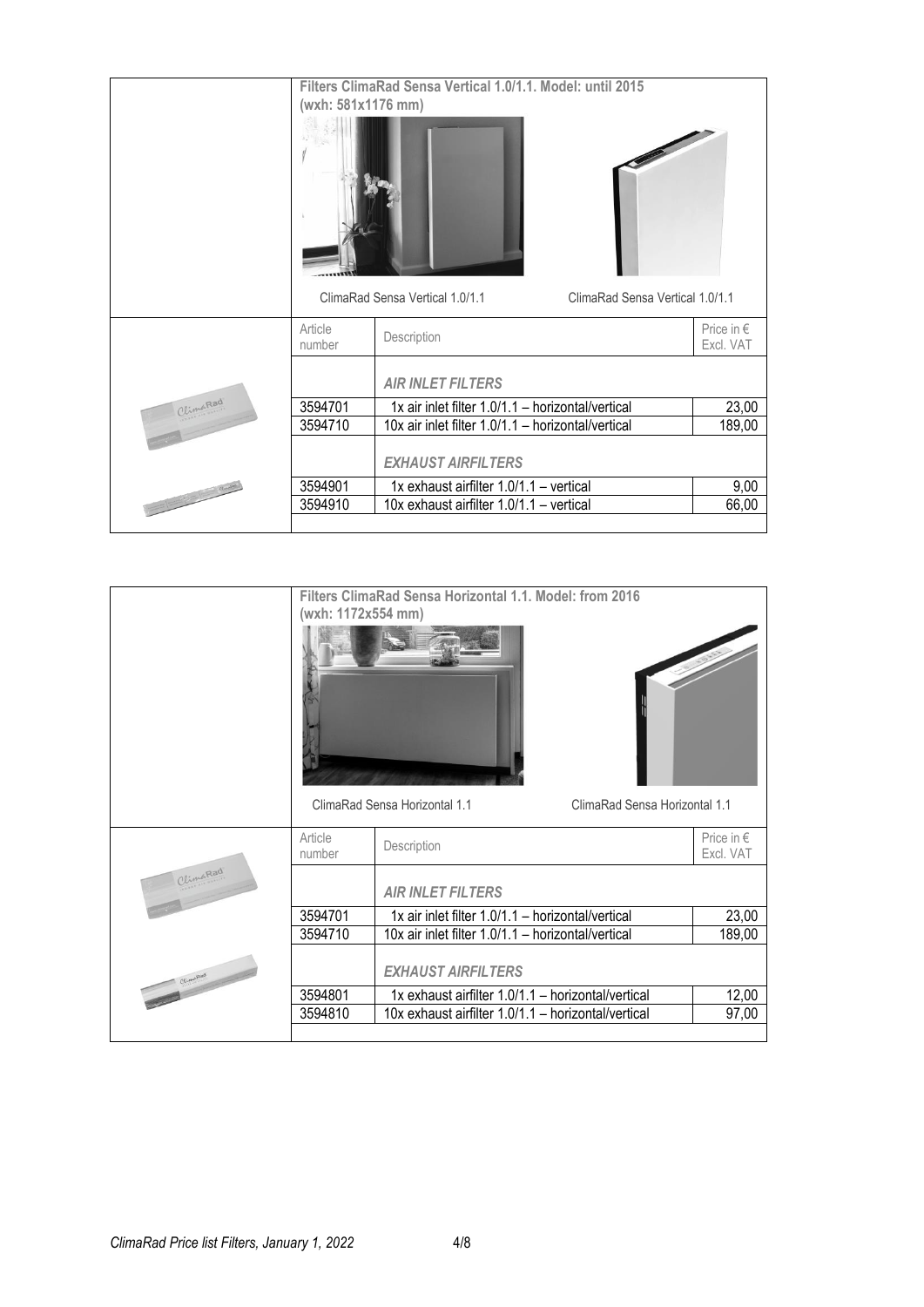|           | (wxh: 581x1176 mm) | Filters ClimaRad Sensa Vertical 1.1. Model: from 2016<br>Filters also suitable for ClimaRad Sensa V1LZ / V1RZ |                                  |
|-----------|--------------------|---------------------------------------------------------------------------------------------------------------|----------------------------------|
|           |                    | ClimaRad Sensa Vertiaal 1.1<br>ClimaRad Sensa Vertical 1.1                                                    |                                  |
|           | Article<br>number  | Description                                                                                                   | Price in $\epsilon$<br>Excl. VAT |
| ClimaRad  |                    | <b>AIR INLET FILTERS</b>                                                                                      |                                  |
|           | 3594701            | 1x air inlet filter 1.0/1.1 - horizontal/vertical                                                             | 23,00                            |
|           | 3594710            | 10x air inlet filter 1.0/1.1 - horizontal/vertical                                                            | 189,00                           |
| Climation |                    | <b>EXHAUST AIRFILTERS</b>                                                                                     |                                  |
|           | 3594801            | 1x exhaust airfilter 1.0/1.1 - horizontal/vertical                                                            | 12,00                            |
|           | 3594810            | 10x exhaust airfilter 1.0/1.1 - horizontal/vertical                                                           | 97,00                            |
|           |                    |                                                                                                               |                                  |

|          |                    | Filters ClimaRad Sensa V2X (bxh: 480x1374 mm)   |                    |                         |
|----------|--------------------|-------------------------------------------------|--------------------|-------------------------|
|          |                    |                                                 |                    |                         |
|          | ClimaRad Sensa V2X |                                                 | ClimaRad Sensa V2X |                         |
|          | Article<br>number  | Description                                     |                    | Price in €<br>Excl. VAT |
| UlimaRad |                    | <b>AIR INLET FILTERS</b>                        |                    |                         |
|          | 3594301            | 1x air inlet filter 2.0 - horizontal/vertical   |                    | 24,00                   |
|          | 3594310            | 10x air inlet filter 2.0 - horizontal/vertical  |                    | 195,00                  |
|          |                    | <b>EXHAUST AIRFILTERS</b>                       |                    |                         |
|          | 3594601            | 1x exhaust airfilter 2.0 - horizontal/vertical  |                    | 12,00                   |
|          | 3594610            | 10x exhaust airfilter 2.0 - horizontal/vertical |                    | 103,00                  |
|          |                    |                                                 |                    |                         |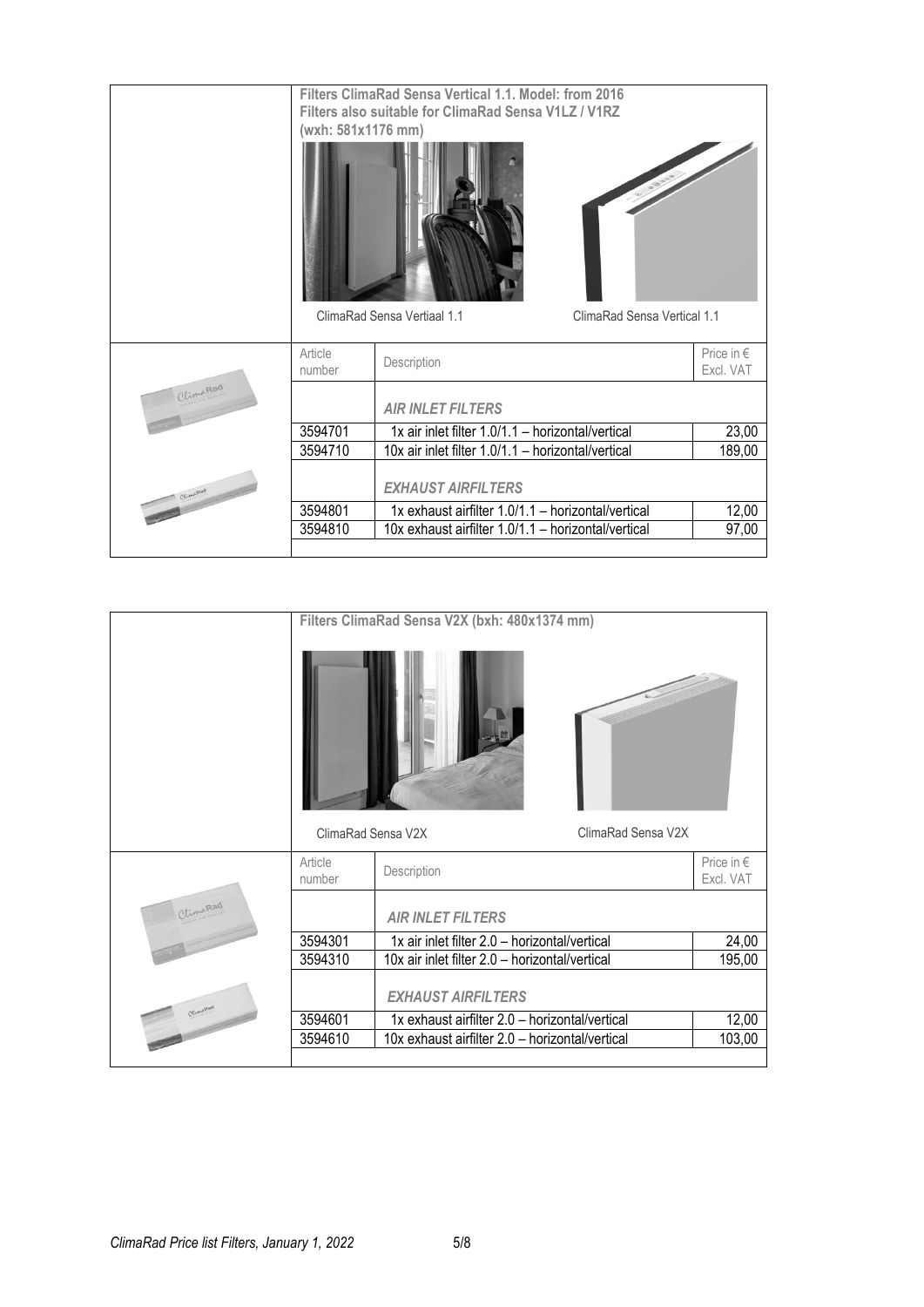|      |                   | Filters ClimaRad Sensa H2X (wxh: 1320x485 mm)<br>$\mathfrak{S}^{\circledast}$<br>$\infty$ |                                  |
|------|-------------------|-------------------------------------------------------------------------------------------|----------------------------------|
|      |                   | ClimaRad Sensa H2X                                                                        |                                  |
|      | Article<br>number | Description                                                                               | Price in $\epsilon$<br>Excl. VAT |
| ARad |                   | <b>AIR INLET FILTERS</b>                                                                  |                                  |
|      | 3594301           | 1x air inlet filter 2.0 - horizontal/vertical                                             | 24,00                            |
|      | 3594310           | 10x air inlet filter 2.0 - horizontal/vertical                                            | 195,00                           |
|      |                   | <b>EXHAUST AIRFILTERS</b>                                                                 |                                  |
|      | 3594601           | 1x exhaust airfilter 2.0 - horizontal/vertical                                            | 12,00                            |
|      | 3594610           | 10x exhaust airfilter 2.0 - horizontal/vertical                                           | 103,00                           |
|      |                   |                                                                                           |                                  |

|         |                   | Filters ClimaRad Care H1C/H2C (wxh: 1530x655 mm) |                                  |
|---------|-------------------|--------------------------------------------------|----------------------------------|
|         |                   | ClimaRad Care H1C/H2C<br>ClimaRad Care H1C/H2C   |                                  |
|         | Article<br>number | Description                                      | Price in $\epsilon$<br>Excl. VAT |
| UimaRad |                   | <b>AIR INLET FILTERS</b>                         |                                  |
|         | 3594301           | 1x air inlet filter 2.0 - horizontal/vertical    | 24,00                            |
|         | 3594310           | 10x air inlet filter 2.0 - horizontal/vertical   | 195,00                           |
|         |                   | <b>EXHAUST AIRFILTERS</b>                        |                                  |
|         | 3594601           | 1x exhaust airfilter 2.0 - horizontal/vertical   | 12,00                            |
|         | 3594610           | 10x exhaust airfilter 2.0 - horizontal/vertical  | 103,00                           |
|         |                   |                                                  |                                  |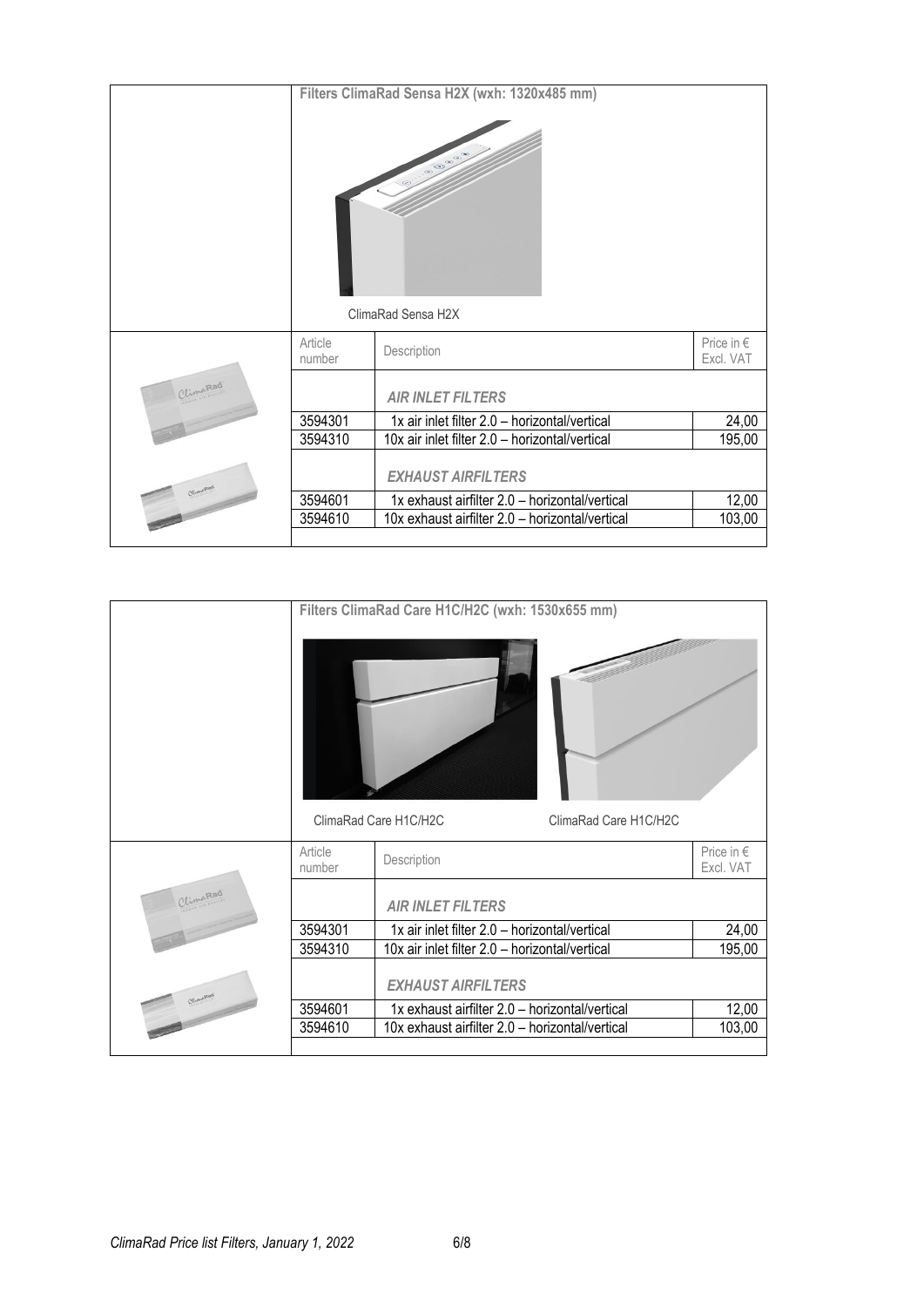|                   | Filters ClimaRad Vita H1C (wxh: 1530x470 mm)    |                         |
|-------------------|-------------------------------------------------|-------------------------|
| ClimaRad Vita H1C |                                                 |                         |
| Article<br>number | Description                                     | Price in €<br>Excl. VAT |
|                   | <b>AIR INLET FILTERS</b>                        |                         |
| 3594301           | 1x air inlet filter 2.0 - horizontal/vertical   | 24,00                   |
| 3594310           | 10x air inlet filter 2.0 - horizontal/vertical  | 195,00                  |
|                   | <b>EXHAUST AIRFILTERS</b>                       |                         |
| 3594601           | 1x exhaust airfilter 2.0 - horizontal/vertical  | 12,00                   |
| 3594610           | 10x exhaust airfilter 2.0 - horizontal/vertical | 103,00                  |
|                   |                                                 |                         |